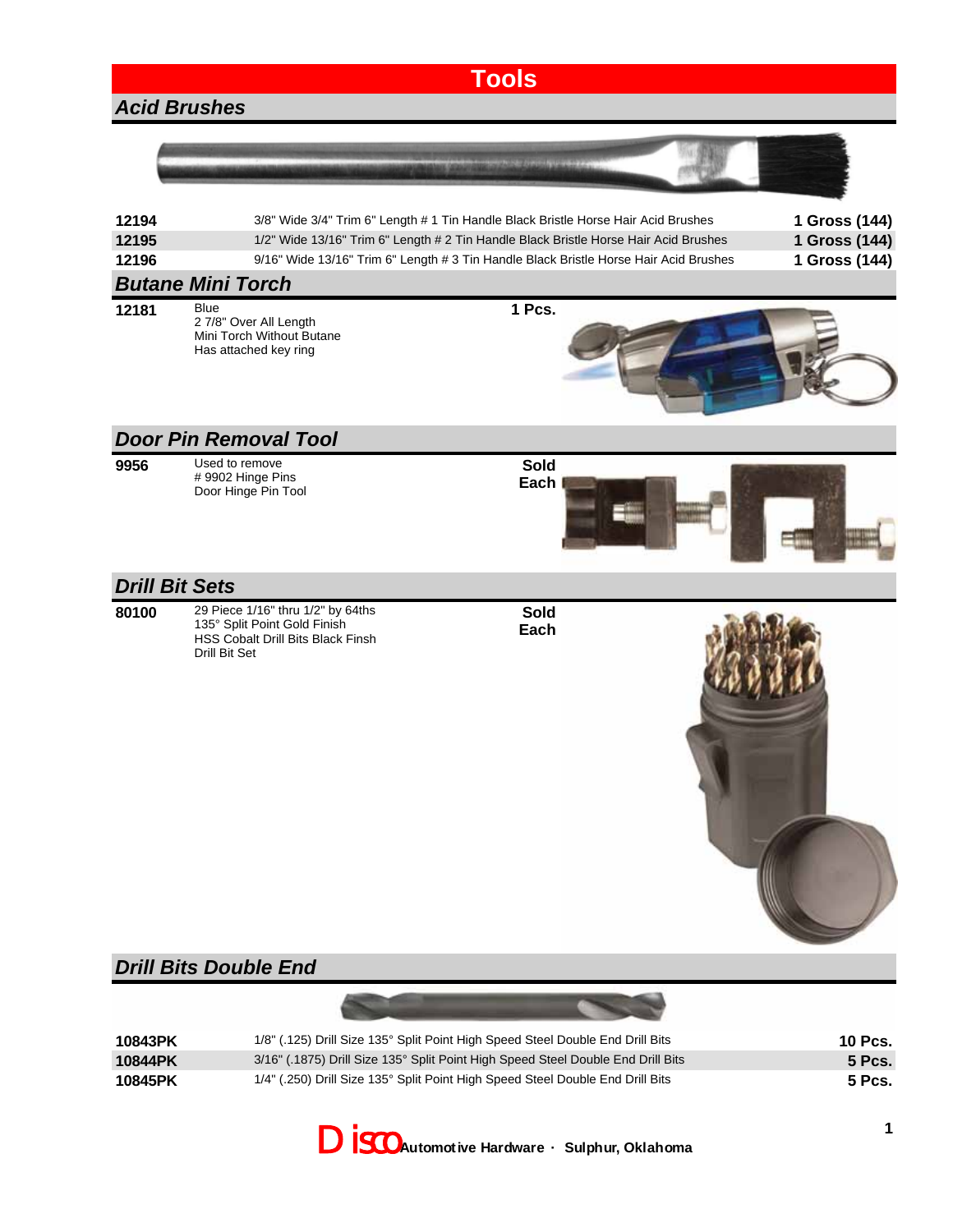## **Tools**

**MANUSCHE** 

## *Drill Bits Jobber Length 135° Split Point*

| 10847PK | 1/16" Drill Size 1 7/8" Jobber Length 135° Split Point Gold Finish HSS Cobalt Drill Bits  | <b>10 Pcs.</b> |
|---------|-------------------------------------------------------------------------------------------|----------------|
| 10848PK | 5/64" Drill Size 2" Jobber Length 135° Split Point Gold Finish HSS Cobalt Drill Bits      | <b>10 Pcs.</b> |
| 10849PK | 3/32" Drill Size 2 1/4" Jobber Length 135° Split Point Gold Finish HSS Cobalt Drill Bits  | <b>5 Pcs.</b>  |
| 10850PK | 7/64" Drill Size 2 5/8" Jobber Length 135° Split Point Gold Finish HSS Cobalt Drill Bits  | <b>5 Pcs.</b>  |
| 10851PK | 1/8" Drill Size 2 3/4" Jobber Length 135° Split Point Gold Finish HSS Cobalt Drill Bits   | <b>5 Pcs.</b>  |
| 10852PK | 9/64" Drill Size 2 7/8" Jobber Length 135° Split Point Gold Finish HSS Cobalt Drill Bits  | <b>5 Pcs.</b>  |
| 10853PK | 5/32" Drill Size 3 1/8" Jobber Length 135° Split Point Gold Finish HSS Cobalt Drill Bits  | <b>5 Pcs.</b>  |
| 10854PK | 11/64" Drill Size 3 1/4" Jobber Length 135° Split Point Gold Finish HSS Cobalt Drill Bits | <b>5 Pcs.</b>  |
| 10855PK | 3/16" Drill Size 3 1/2" Jobber Length 135° Split Point Gold Finish HSS Cobalt Drill Bits  | <b>5 Pcs.</b>  |
| 10856PK | 13/64" Drill Size 3 5/8" Jobber Length 135° Split Point Gold Finish HSS Cobalt Drill Bits | <b>5 Pcs.</b>  |
| 10857PK | 7/32" Drill Size 3 3/4" Jobber Length 135° Split Point Gold Finish HSS Cobalt Drill Bits  | <b>5 Pcs.</b>  |
| 10858PK | 15/64" Drill Size 3 7/8" Jobber Length 135° Split Point Gold Finish HSS Cobalt Drill Bits | <b>5 Pcs.</b>  |
| 10859PK | 1/4" Drill Size 4" Jobber Length 135° Split Point Gold Finish HSS Cobalt Drill Bits       | <b>5 Pcs.</b>  |
| 10860PK | 17/64" Drill Size 4 1/8" Jobber Length 135° Split Point Gold Finish HSS Cobalt Drill Bits | <b>5 Pcs.</b>  |
| 10861PK | 9/32" Drill Size 4 1/4" Jobber Length 135° Split Point Gold Finish HSS Cobalt Drill Bits  | <b>5 Pcs.</b>  |
| 10862PK | 19/64" Drill Size 4 3/8" Jobber Length 135° Split Point Gold Finish HSS Cobalt Drill Bits | <b>5 Pcs.</b>  |
| 10863PK | 5/16" Drill Size 4 1/2" Jobber Length 135° Split Point Gold Finish HSS Cobalt Drill Bits  | <b>5 Pcs.</b>  |
| 10864PK | 21/64" Drill Size 4 5/8" Jobber Length 135° Split Point Gold Finish HSS Cobalt Drill Bits | <b>5 Pcs.</b>  |
| 10865PK | 11/32" Drill Size 4 3/4" Jobber Length 135° Split Point Gold Finish HSS Cobalt Drill Bits | <b>5 Pcs.</b>  |
| 10866PK | 23/64" Drill Size 4 7/8" Jobber Length 135° Split Point Gold Finish HSS Cobalt Drill Bits | <b>5 Pcs.</b>  |
| 10867PK | 3/8" Drill Size 5" Jobber Length 135° Split Point Gold Finish HSS Cobalt Drill Bits       | <b>5 Pcs.</b>  |
| 10868PK | 25/64" Drill Size 5 1/8" Jobber Length 135° Split Point Gold Finish HSS Cobalt Drill Bits | <b>5 Pcs.</b>  |
| 10869PK | 13/32" Drill Size 5 1/4" Jobber Length 135° Split Point Gold Finish HSS Cobalt Drill Bits | <b>5 Pcs.</b>  |
| 10870PK | 27/64" Drill Size 5 3/8" Jobber Length 135° Split Point Gold Finish HSS Cobalt Drill Bits | <b>5 Pcs.</b>  |
| 10871PK | 7/16" Drill Size 5 1/2" Jobber Length 135° Split Point Gold Finish HSS Cobalt Drill Bits  | <b>5 Pcs.</b>  |
| 10872PK | 29/64" Drill Size 5 5/8" Jobber Length 135° Split Point Gold Finish HSS Cobalt Drill Bits | <b>5 Pcs.</b>  |
| 10873PK | 15/32" Drill Size 5 3/4" Jobber Length 135° Split Point Gold Finish HSS Cobalt Drill Bits | <b>5 Pcs.</b>  |
| 10874PK | 31/64" Drill Size 5 7/8" Jobber Length 135° Split Point Gold Finish HSS Cobalt Drill Bits | <b>5 Pcs.</b>  |
| 10875PK | 1/2" Drill Size 6" Jobber Length 135° Split Point Gold Finish HSS Cobalt Drill Bits       | <b>5 Pcs.</b>  |
|         |                                                                                           |                |

## *Drill Bits Spot Weld Black Finish (for Boron Steel)*

| 12230PK                                 | 8mm Drill Size For 5/16" Spot Welds Drills Through Boron Steel Black Finish High Speed<br>Steel Spot Weld Drill Bits  | 1 Pc. |
|-----------------------------------------|-----------------------------------------------------------------------------------------------------------------------|-------|
| 12231PK                                 | 10mm Drill Size For 5/16" Spot Welds Drills Through Boron Steel Black Finish High Speed<br>Steel Spot Weld Drill Bits | 1 Pc. |
| <b>Drill Rite Spot Wald Cold Finich</b> |                                                                                                                       |       |

## *Drill Bits Spot Weld Gold Finish*

| 10880PK | 6mm Drill Size For 1/4" Spot Welds High Speed Steel Gold Finish Spot Weld Drill Bits  | 3 Pcs.   |
|---------|---------------------------------------------------------------------------------------|----------|
| 10881PK | 8mm Drill Size For 5/16" Spot Welds High Speed Steel Gold Finish Spot Weld Drill Bits | $3$ Pcs. |
| 10882PK | 10mm Drill Size For 3/8" Spot Welds High Speed Steel Gold Finish Spot Weld Drill Bits | 3 Pcs.   |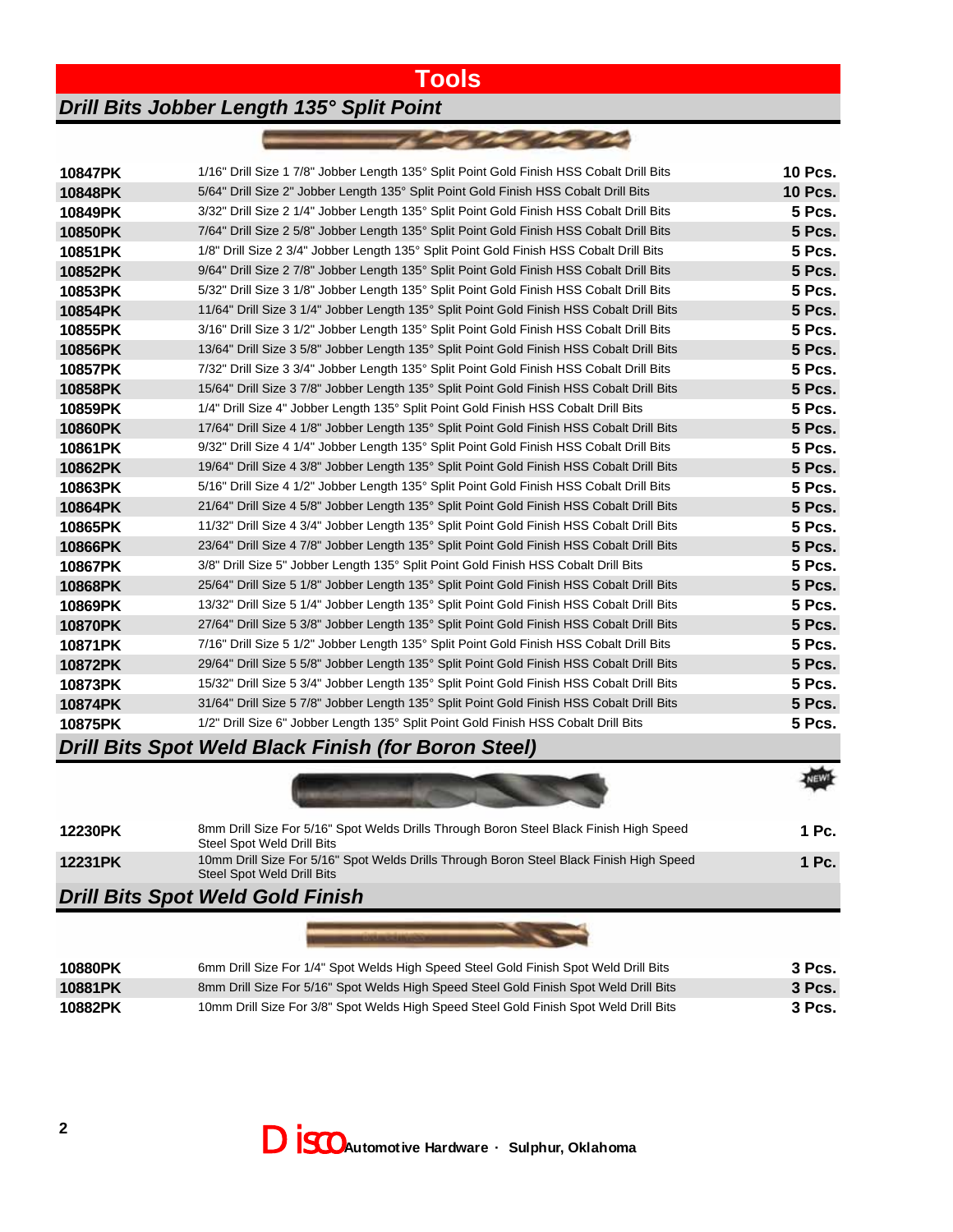| <b>Tools</b>                            |                                                                                                                   |          |                                                                         |  |  |
|-----------------------------------------|-------------------------------------------------------------------------------------------------------------------|----------|-------------------------------------------------------------------------|--|--|
| <b>Drill Bits Spot Weld Gold Finish</b> |                                                                                                                   |          |                                                                         |  |  |
|                                         |                                                                                                                   |          |                                                                         |  |  |
| 10841PK                                 | 8mm Drill Size For 5/16" Spot Welds Cobalt Spur Point Gold Finish High Speed Steel Spot<br><b>Weld Drill Bits</b> |          | 3 Pcs.                                                                  |  |  |
| 10842PK                                 | 10mm Drill Size For 3/8" Spot Welds Cobalt Spur Point Gold Finish High Speed Steel Spot<br><b>Weld Drill Bits</b> |          | 3 Pcs.                                                                  |  |  |
|                                         | <b>Drill Bits Step Type</b>                                                                                       |          |                                                                         |  |  |
| 10883PK                                 | 1/8" Through 1/2" Drill Size 13 Hole Sizes<br>Gold Finish HSS<br>High Speed Titanium Step Bits                    | 1 Pc.    |                                                                         |  |  |
| 12003PK                                 | 3/16" Through 7/8" Drill Size 12 Hole Sizes<br>Gold Finish HSS<br>High Speed Steel Titanium Step Bits             | 1 Pc.    |                                                                         |  |  |
| <b>Gauges</b>                           |                                                                                                                   |          |                                                                         |  |  |
| 11410                                   | Measuring Sizes 3/32" - 1/4" Diameters<br><b>Red Plastic</b><br>Pop Rivet Gauge                                   | 1 Pcs.   | <b>OLE SIZ</b><br><b>BLIND RIVETS</b><br>BLIND THREADED INSERTS         |  |  |
| <b>Razor Blades</b>                     |                                                                                                                   |          |                                                                         |  |  |
| 9823PK                                  | Single Edge<br>Plastic<br>Razor Blades                                                                            | 25 Pcs.  |                                                                         |  |  |
| 10690                                   |                                                                                                                   | 100 Pcs. |                                                                         |  |  |
|                                         | Single End Industrial Razor Blades                                                                                |          | FITS ALL STANDARD RAZOR RIADE TOOLS<br>TO SINGLE FOOR INDUSTRIAL RADDES |  |  |

Disco **Automotive Hardware · Sulphur, Oklahoma**